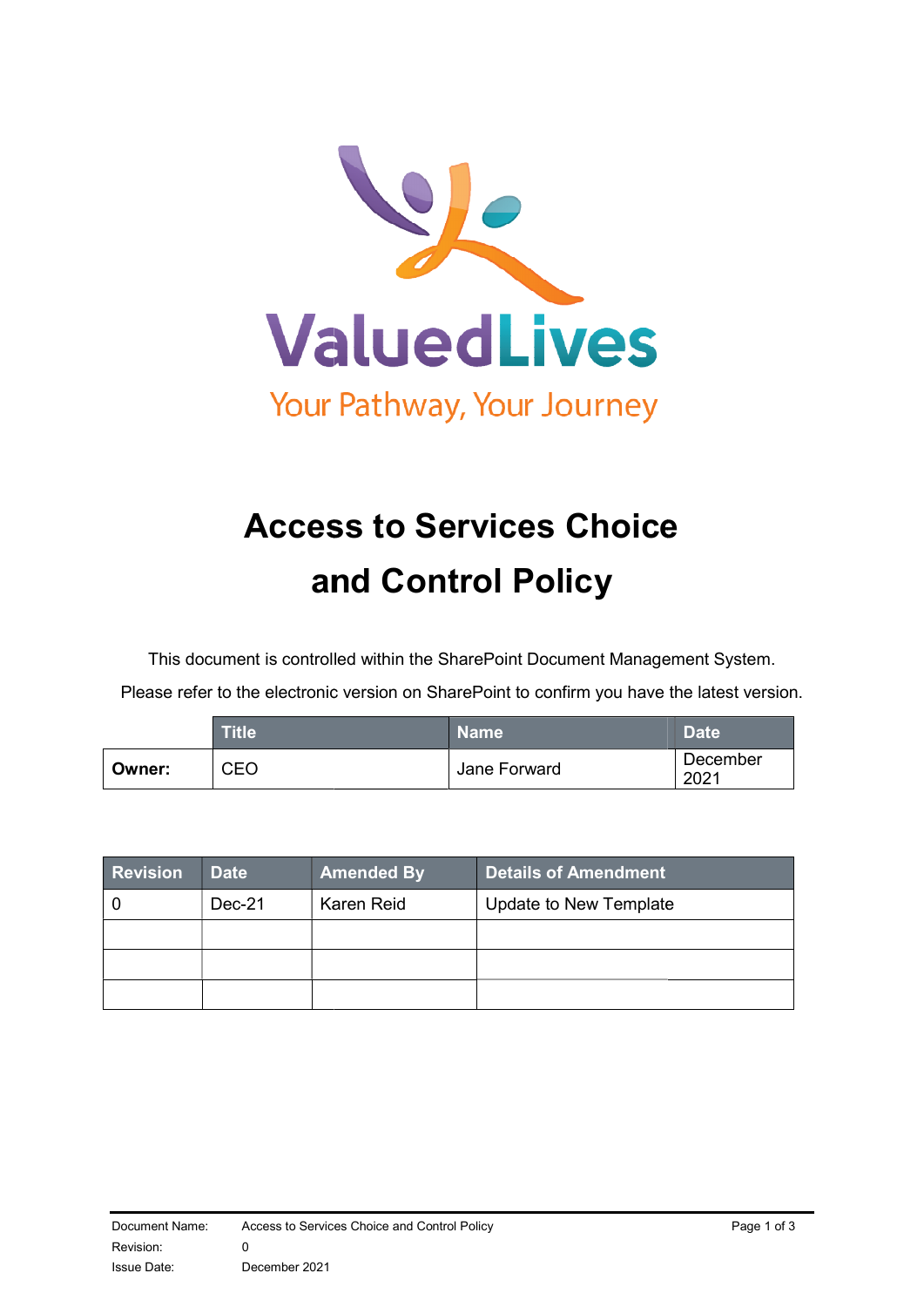### TABLE OF CONTENTS